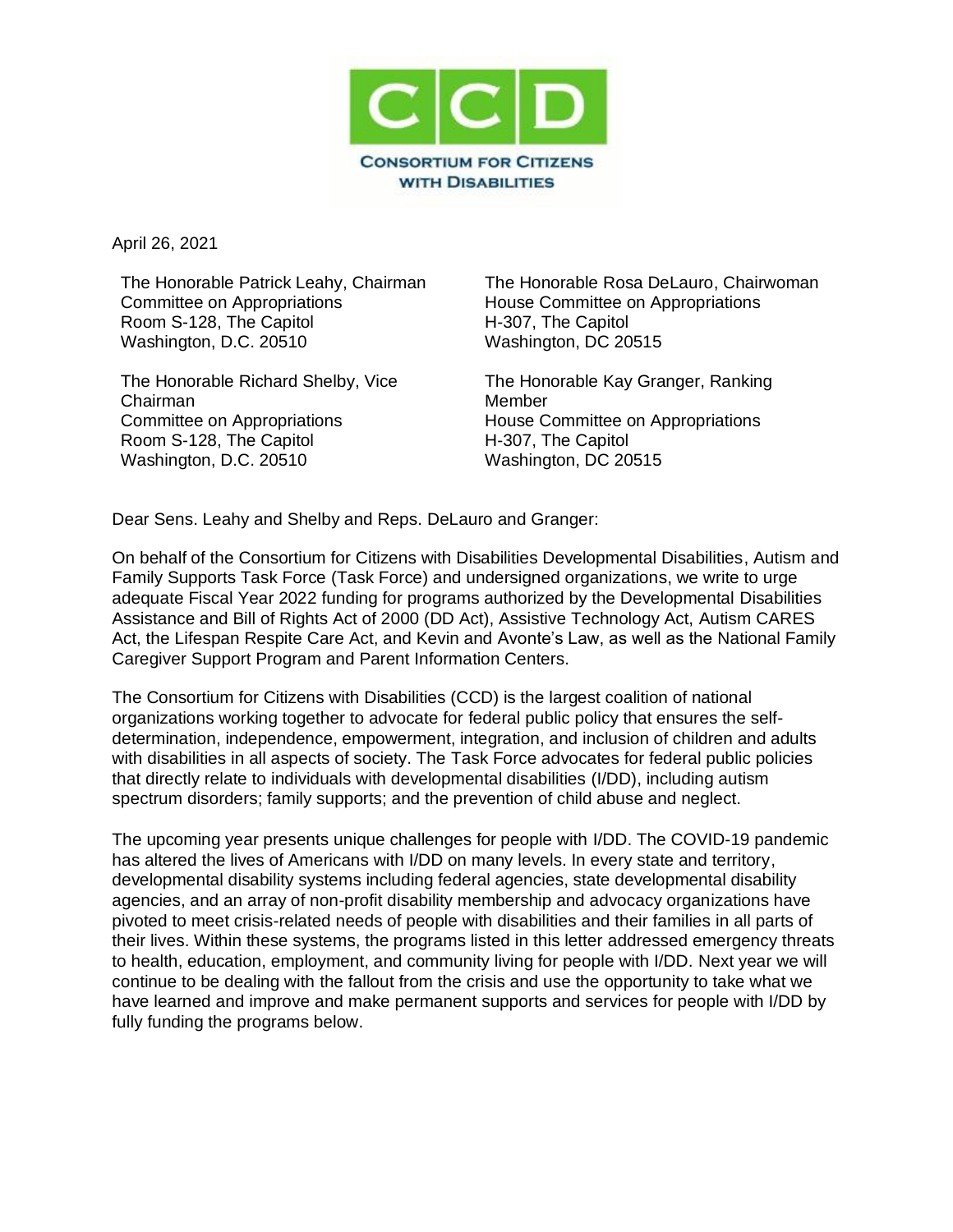| CCD Taskforce on Developmental Disabilities, Autism and Family Supports<br>Fiscal Year 2022 Appropriations Recommendations |                                                           |                                                                                                                                         |
|----------------------------------------------------------------------------------------------------------------------------|-----------------------------------------------------------|-----------------------------------------------------------------------------------------------------------------------------------------|
| Program                                                                                                                    | Subcommittee                                              | FY2022 Recommendation                                                                                                                   |
| <b>State and Territorial</b><br>Councils on<br>Developmental<br>Disabilities (DD<br>Councils)                              | Labor, Health and Human<br>Services, Education            | \$85 million                                                                                                                            |
| Protection and<br>Advocacy for<br>Individuals with<br>Developmental<br>Disabilities (PADD)                                 | Labor, Health and Human<br>Services, Education            | \$45 million                                                                                                                            |
| <b>University Centers</b><br>for Excellence in<br>Developmental<br>Disabilities (UCEDD)                                    | Labor, Health and Human<br>Services, Education            | \$45 million                                                                                                                            |
| <b>ACL/AIDD Projects</b><br>of National<br>Significance in<br>Intellectual and<br>Developmental<br>Disabilities (PNS).     | Labor, Health and Human<br>Services, Education            | \$14 million                                                                                                                            |
| <b>Assistive Technology</b><br>(AT) Act Programs                                                                           | Labor, Health and Human<br>Services, Education            | \$50 million                                                                                                                            |
| <b>Autism CARES Act</b><br>Programs                                                                                        | Labor, Health and Human<br>Services, Education            | \$56.5 million<br>(at least \$38 million of which for<br><b>LENDs within Health Resources</b><br>and Services Administration<br>(HRSA)) |
| Lifespan Respite<br>Care Program                                                                                           | Labor, Health and Human<br>Services, Education            | \$14.2 million                                                                                                                          |
| <b>National Family</b><br><b>Caregiver Support</b><br>Program (NFCSP)                                                      | Labor, Health and Human<br>Services, Education            | \$205.5 million                                                                                                                         |
| Parent Training and<br><b>Information Centers</b>                                                                          | Labor, Health and Human<br>Services, Education            | \$30 million                                                                                                                            |
| Kevin and Avonte's<br>Law Programs                                                                                         | Commerce, Justice,<br><b>Science and Related Agencies</b> | \$3 million                                                                                                                             |

Developmental Disabilities Assistance and Bill of Rights Act Programs

We respectfully request that the House and Senate Subcommittees on Labor, Health and Human Services, Education, and Related Agencies and House and Senate Appropriations Committees, provide FY2022 funding of \$85 million for the State and Territorial Councils on Developmental Disabilities (DD Councils); \$45 million for the Protection and Advocacy for Individuals with Developmental Disabilities (PADD) program; \$45 million for the University Centers for Excellence in Developmental Disabilities (UCEDD); and \$14 million under the ACL/AIDD program for the Projects of National Significance in Intellectual and Developmental Disabilities (PNS).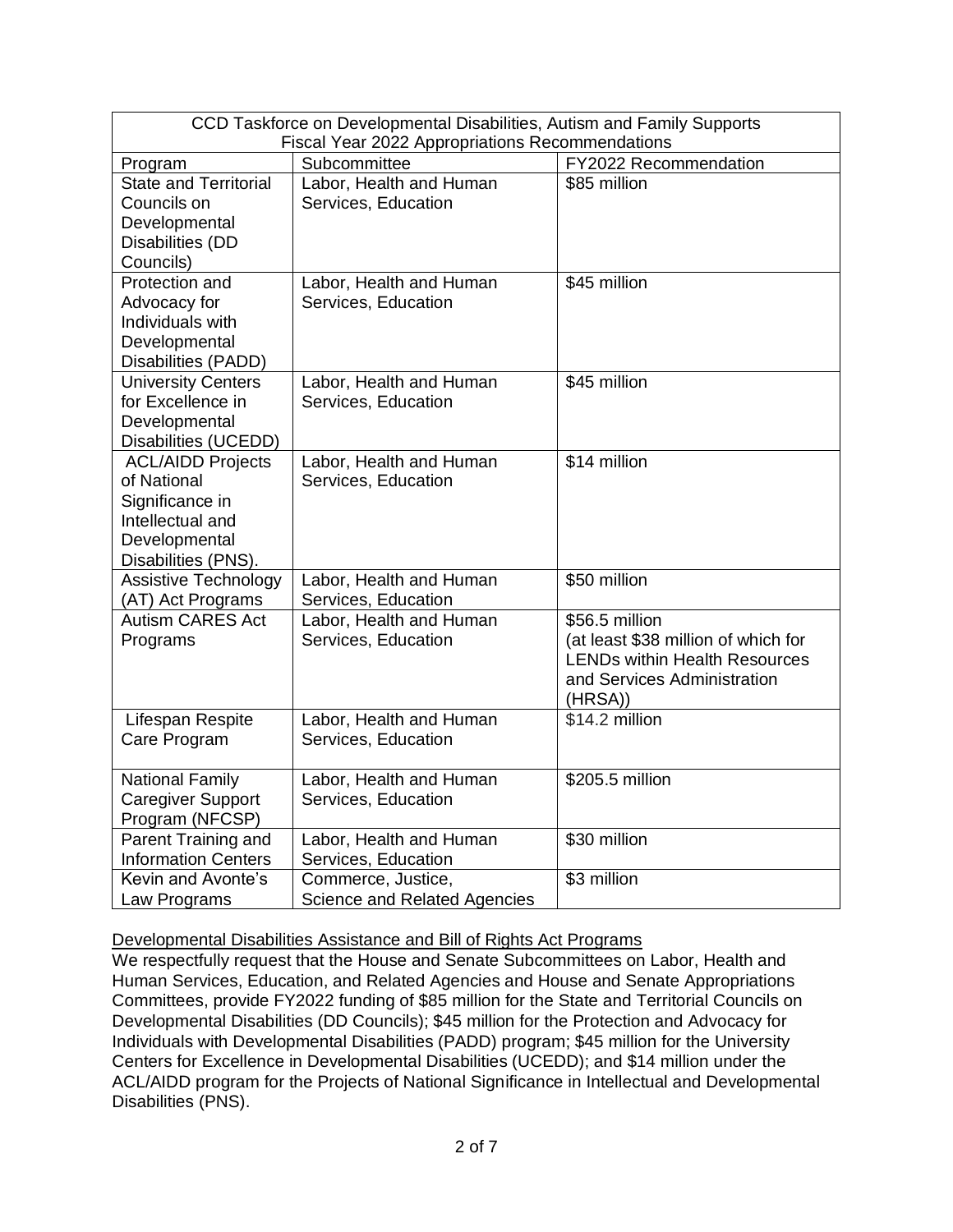The DD Act established DD Councils, Protection and Advocacy agencies, and UCEDDs (DD Act programs) to improve the lives of people with I/DD through capacity building, systems change, advocacy, and the enforcement and protection of civil rights. DD Act programs strive for intersectionality by working with marginalized communities including people with I/DD from different racial and ethnic backgrounds nationwide, including rural, tribal and immigrant communities. The DD Act programs have been integral to the growth and development of service systems across the nation that states alone would not have the capacity to do. For example, the DD Act programs work with state governments, advocates, and other stakeholders to:

- 1. Invest in programs tailored to the needs of the state that help people with developmental disabilities live in the community;
- 2. Conduct extensive interdisciplinary training on cutting-edge service strategies and evidenced-based practices, continuing education, community training, research, model services, technical assistance, and information dissemination to promote community living;
- 3. Provide advocacy, and legal and direct services to ensure that children and adults with intellectual and developmental disabilities are free from abuse, neglect, and financial exploitation;
- 4. Respond rapidly to COVID-19 pandemic by providing immediate support including: creating "plain language" public health information; advocating for non-discrimination in COVID testing, treatment and immunization; providing personal protective equipment (PPE) to people with I/DD and caregivers; providing subgrants for internet connection and devices to access telehealth; and more.

We also request continued support for the Administration for Community Living's Administration on Intellectual and Developmental Disabilities' Projects of National Significance (PNS). PNS fill critical research gaps and invest in demonstration projects targeting emerging needs. For example, PNS gather and report longitudinal data on the costs of, status of, and trends in residential, in-home, individual, family, and employment services for people with intellectual and developmental disabilities. PNS also provide technical assistance to strengthen and support service networks and disseminate research and best practices and fund demonstration projects in emerging areas such as cost-effective family supports, increasing employment opportunities, and ensuring an adequate supply of qualified caregivers. PNS also inform policymakers and stakeholders about critical emerging needs.

## Assistive Technology Act Programs

We respectfully request that the House and Senate Subcommittees on Labor, Health and Human Services, Education, and Related Agencies and House and Senate Appropriations Committees provide \$50 million in funding for FY2022 Assistive Technology (AT) Act programs. The AT Act provides critical funding for programs that assure people with disabilities can access and acquire the assistive technology devices and services they need to live, work, and attend school in their communities.

Statewide AT programs provide information and assistance, training, technical assistance, and coordination and collaboration of programs that are available for persons with all types of disabilities, all ages, in all environments (education, employment, community living and information technology). Programs include state financing activities (such as financial loans,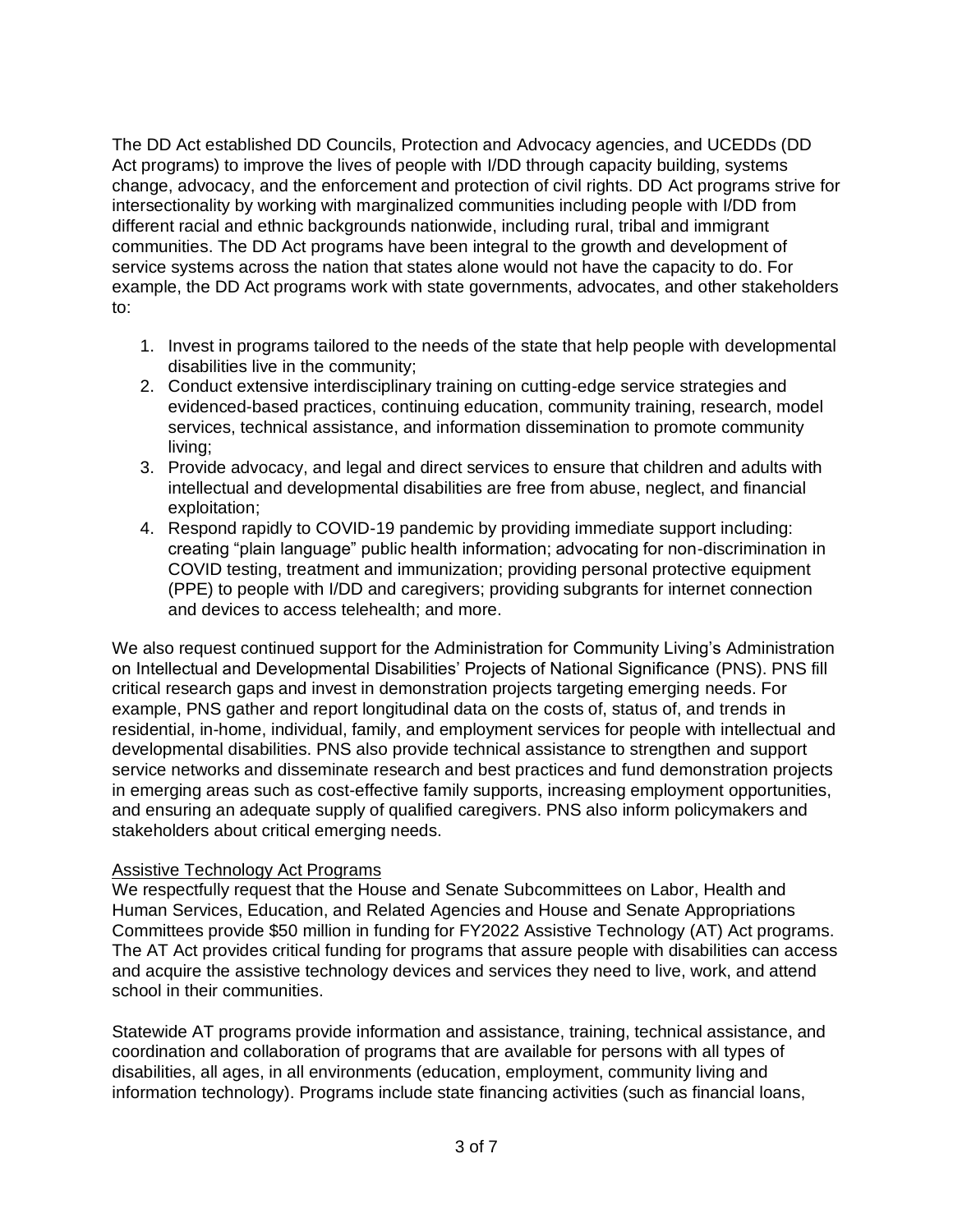cooperative buy, funds of last resort, etc.), device reutilization (including recycling, repair, refurbishment and device exchange), device loan/borrowing, and device demonstration services. While individuals with disabilities, their families, and guardians are the primary beneficiaries of services, the AT Act requires states AT programs to provide a wide range of services and supports to other stakeholders such as educators; employers; health care providers; rehabilitation providers; and technology experts including web designers, procurement officials, and AT manufacturers and vendors.

# Autism CARES Act Programs

We respectfully request that the House and Senate Subcommittees on Labor, Health and Human Services, Education, and Related Agencies and House and Senate Appropriations Committees provide at least \$56.5 million for Autism and other Developmental Disabilities for FY 2022 and, of this amount, appropriate \$38 million for LENDs within Health Resources and Services Administration (HRSA). This amount is needed to fund the 52 LEND network programs in 44 states that are making significant strides toward improved screening, diagnosis, and care for individuals with ASD. This funding will enable the LEND network to fulfill its expanded statutory mandate to serve individuals across the lifespan, addressing a critical shortage of health care professionals for adults with autism and other developmental disabilities.

Since the law was first enacted in 2006, this funding has helped to expand research and coordination, increase public awareness and surveillance, and expand interdisciplinary health professional training to identify and support people with Autism Spectrum Disorders (ASD) and their families. Last year, Congress overwhelmingly reauthorized this successful program. However, we must follow through with sufficient funding to provide interdisciplinary diagnostic services for hundreds of thousands of children, training for tens of thousands of graduate students, and important research being conducted around the nation via Leadership Education in Neurodevelopmental and Related Disabilities (LEND) programs. The LEND network program recruits and supports autistic adults as faculty advocates and as trainees, and expands efforts to train more professionals to diagnose and provide high quality care for individuals of all ages with ASD and other developmental disabilities.

This funding is critical to the LENDs' role in developing innovative strategies to translate research on interventions, guidelines, tools, and systems management approaches to training settings, to communities, and into practice. We request the increase for the LEND program as part of a \$150 million increase at agencies engaged in autism research and services including at the National Institutes of Healt h (NIH), the Centers for Disease Control (CDC), Health Resources and Services Administration (HRSA), the ACL, and the Agency for Healthcare Research and Quality (AHRQ).

Congress should encourage agencies to use this funding to fill current gaps in research and services, such as developing and disseminating new clinical standards can be developed and disseminated, helping support autistic individuals transitioning into adulthood, improving our understanding of autism across the lifespan and our understanding of effective supports and services, and creating two new Centers for Excellence - one on autism across the lifespan, and one on adult services. In addition, prevalence monitoring at the CDC should be expanded beyond the current 11 states that monitor autism prevalence in children and should include a new prevalence study on adults with autism. CDC funds one of the largest U.S. prevalence studies to date, called the Study to Explore Early Development (SEED), a multi-year study on risk factors in multiple sites (CA, CO, GA, MD, MO, NC, PA,WI) and a data coordinating center (MI).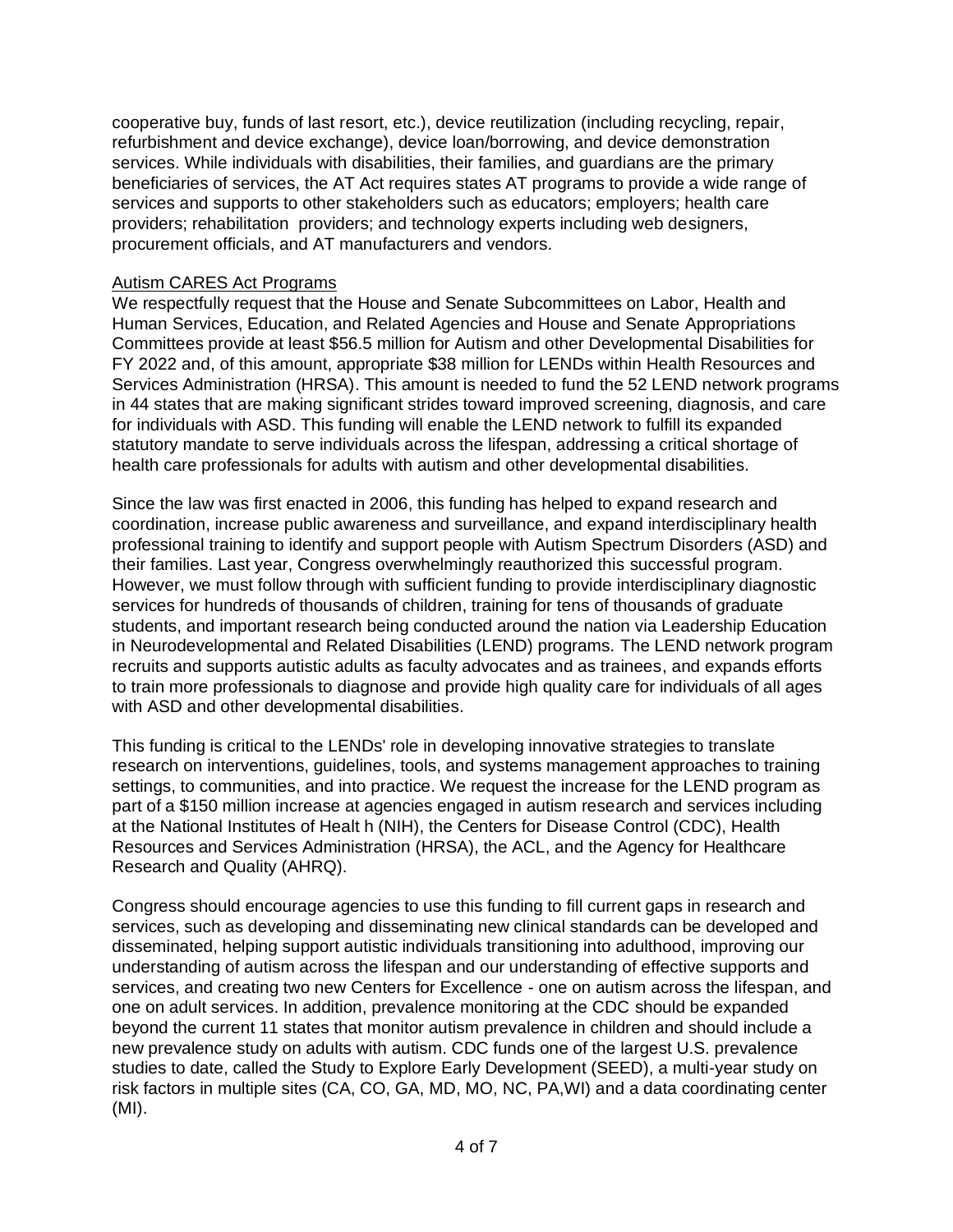# Family Caregiver Support Programs

To address the growing need to support family caregivers who are the linchpin of the nation's long-term services and supports system, we are requesting \$14.2 million in FY 2022 for Lifespan Respite Care Program and \$205.5 million for the National Family Caregiver Support Program (NFCSP).

The COVID-19 pandemic, which has left an estimated tens of thousands of Americans with long-term debilitating symptoms, has amplified the need for supporting caregivers. President Biden recently asked for Congress to meet this need. Fifty-three million family caregivers provide the vast majority of our nation's long term services and supports, permitting individuals of all ages to remain in their communities and avoid or delay more costly out-of-home placements. For caregivers of people with I/DD, the levels of responsibility are not only greater than many other caregivers, but frequently lifelong. There are approximately 3 million family caregivers of persons with I/DD in the U.S. According to The Arc's Family and Individual Needs for Disability Supports (FINDS) survey, the majority of respondents provide more than 40 hours of care per week.

Lifespan Respite grants help states build respite capacity and improve quality by requiring states to focus on addressing respite provider/volunteer training and recruitment and start-up of new respite services. The program also helps family caregivers who struggle financially to pay for respite, but are not eligible for any publicly funded respite services.

The NFCSP funds respite, counseling, support groups, and caregiver training for family caregivers. The recent Older Americans Act reauthorization removes the state requirement for a 10% funding cap on serving older parents and relative caregivers of adults with disabilities. Despite recent positive outcomes for family caregivers reported in the NFCSP Outcome Evaluation from the Administration for Community Living, including the positive impact of respite and caregiver education on reducing caregiver burden, funding for NFCSP has not kept up with the increasing need due to COVID-19 and the aging population.

## Kevin and Avonte's Law Program

We respectfully request that the House and Senate Subcommittees on Commerce, Justice, Science and Related Agencies, and House and Senate Appropriations Committees, provide \$3 million to fund Kevin and Avonte's Law Programs for FY 2022. Also, we request report language directing the Attorney General to use these funds to supplement, not supplant, any discretionary funds at his disposal currently used for other training programs to ensure spending is consistent with congressional intent to prevent injuries and deaths due to wandering.

Kevin and Avonte's Law authorizes grants to local law enforcement and nonprofit agencies to address the life-threatening problem of wandering among people with disabilities, especially autism and dementia. These funds can be used for education, training, notification systems, and resources to better address the needs of those at risk for wandering.

## Parent Training and Information Centers

We respectfully request that the House and Senate Subcommittees on Labor, Health and Human Services, Education, and Related Agencies and House and Senate Appropriations Committees provide \$30 million for the Parent Training and Information Centers program at the U.S. Department of Education. This program provides crucial assistance to families of infants, toddlers, children, and youth with disabilities ages birth to 26, helping parents and youth to navigate the early intervention and special education process and improving academic, social,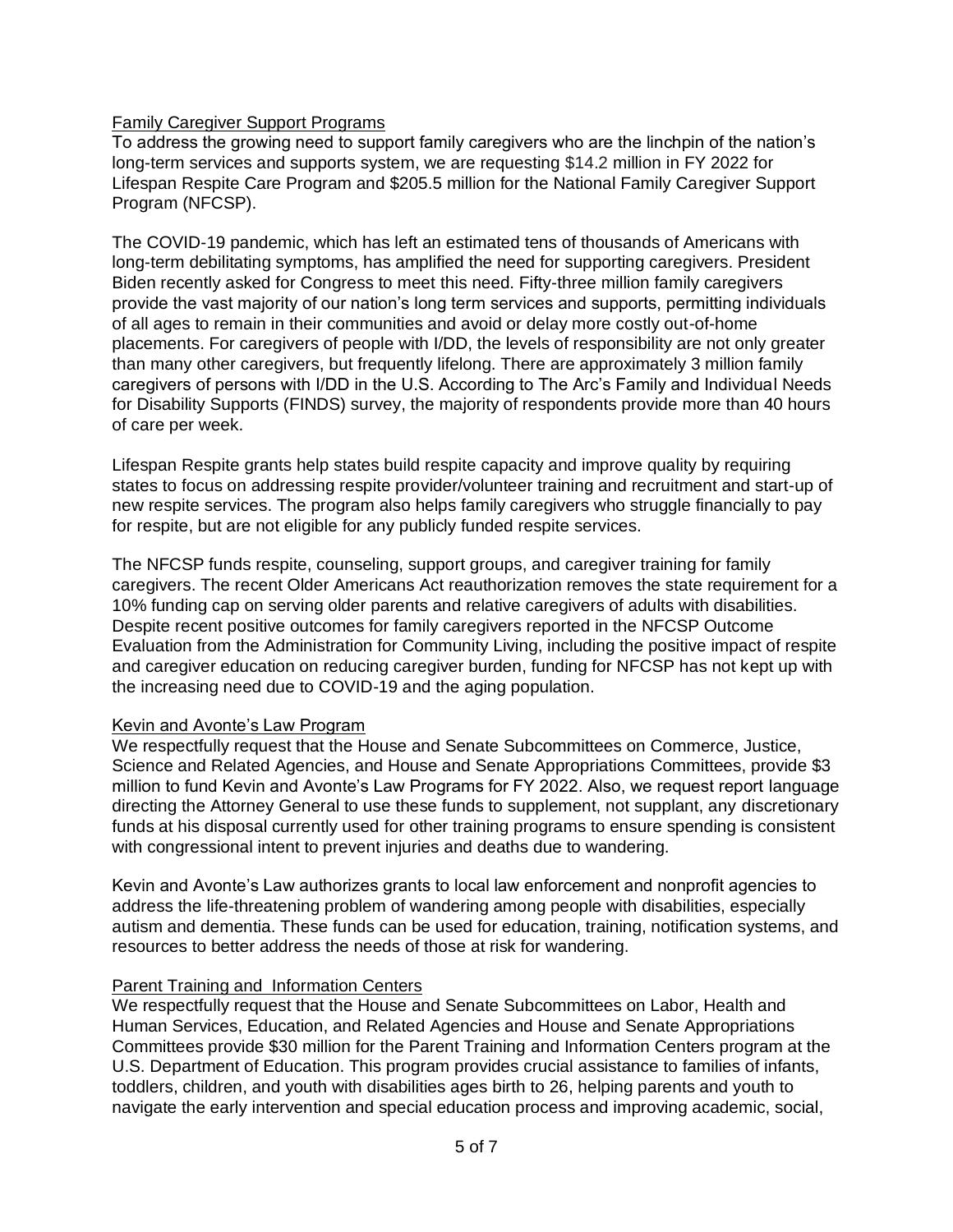and postsecondary outcomes.

In conclusion, these funding increases are necessary to meet the needs of people with I/DD and their families who have been under fiscal constraints over the past decade and continue to face considerable challenges due to the impact of the COVID-19 pandemic. Assuring the levels of funding we request for FY 2022 recognizes the critical role for research, program development, education, advocacy, and training that protects the civil rights and enhances the lives of individuals with developmental disabilities, their families, and communities.

Thank you for your consideration of this request and your continued attention to these important national priorities. For more information please contact Erin Prangley, Co-Chair, CCD Task Force on Developmental Disabilities, Autism and Family Supports at [eprangley@nacdd.org.](mailto:eprangley@nacdd.org)

Sincerely,

American Academy of Pediatrics American Association on Intellectual and Developmental Disabilities (AAIDD) American Music Therapy Association American Network of Community Options & Resources (ANCOR) American Occupational Therapy Association American Speech-Language-Hearing Association (ASHA) American Therapeutic Recreation Association Association of Assistive Technology Act Program Association of Assistive Technology Act Programs Association of University Centers on Disabilities (AUCD) Autism Society of America Autistic Women & Nonbinary Network Brain Injury Association of America Division for Early Childhood of the Council for Exceptional Children (DEC) **Easterseals** IDEA Infant and Toddler Coordinators Association (ITCA) National Association of Councils on Developmental Disabilities National Association of State Directors of Developmental Disabilities Services National Association of State Directors of Special Education (NASDSE) National Center for Parent Leadership, Advocacy and Community Empowerment (National PLACE) National Disability Rights Network (NDRN) National Down Syndrome Congress National Respite Coalition **RespectAbility** TASH The Arc of the United States

cc:

The Honorable Patty Murray, Chairwoman Subcommittee on Labor, HHS, Education, and Related Agencies Senate Appropriations Committee